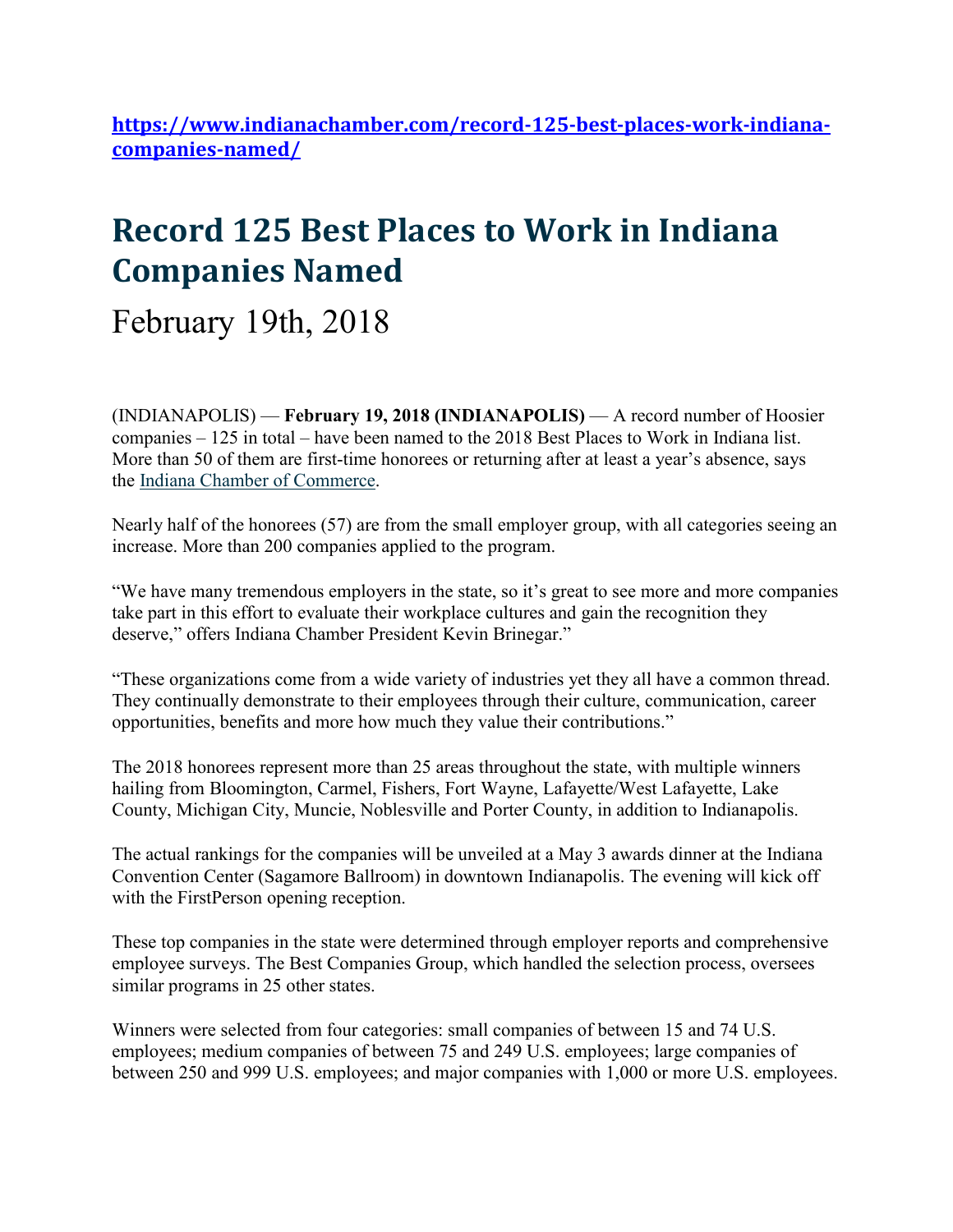Out-of-state parent companies were eligible to participate if at least 15 full-time employees are in Indiana.

The 2018 Best Place to Work in Indiana companies range in Hoosier employee count from 16 (DK Pierce and Associates, a health care and insurance services firm in Zionsville, and That's Good HR, a staffing company in Indianapolis) to more than 1,700 (Horseshoe Casino in Hammond).

Organizations on this year's list that have displayed sustained excellence during the program's 13-year history receive additional recognition.

Hall of Fame companies are those that have been named a Best Place to Work in Indiana at least 60% of the time in the program's history; a total of 19 organizations on the 2018 list meet that criteria. Two companies – Edward Jones and Katz, Sapper & Miller – have made the Best Places to Work list all 13 years of the program.

In addition to the May 3 awards dinner, winners will be recognized via a special section of the Indiana Chamber's bimonthly *BizVoice®* magazine and through *Inside INdiana Business with Gerry Dick* – both of which reach statewide audiences. Additional program partners are the Best Companies Group, Indiana State Council of SHRM and the Wellness Council of Indiana. The 2018 Best Places to Work in Indiana awards dinner is open to the public. Individual tickets and tables of 10 are available at www.indianachamber.com/specialevents.

All companies that participated in the 2018 Best Places to Work program receive an in-depth evaluation identifying strengths and weaknesses according to their employees. In turn, this report can be used in developing or enhancing employee retention and recruitment programs.

For more information on the Best Places to Work program, go to www.bestplacestoworkIN.com.

Platinum sponsor is Moser Consulting. Silver sponsors: Eaton Corporation; Formstack; Human Capital Concepts; OurHealth; and Smithville.

Sponsorships are still available; email threwer@indianachamber.com for more details.

The 2018 Best Places to Work in Indiana companies listed in alphabetical order, no ranking:

\*Hall of Fame companies

## **Small Companies (15-74 U.S. employees) (57)**

*Company / Primary Indiana Location*

Accutech Systems / Muncie \* Apex Benefits / Indianapolis Bedel Financial Consulting, Inc. / Indianapolis Big City Cars / Fort Wayne BLASTmedia / Fishers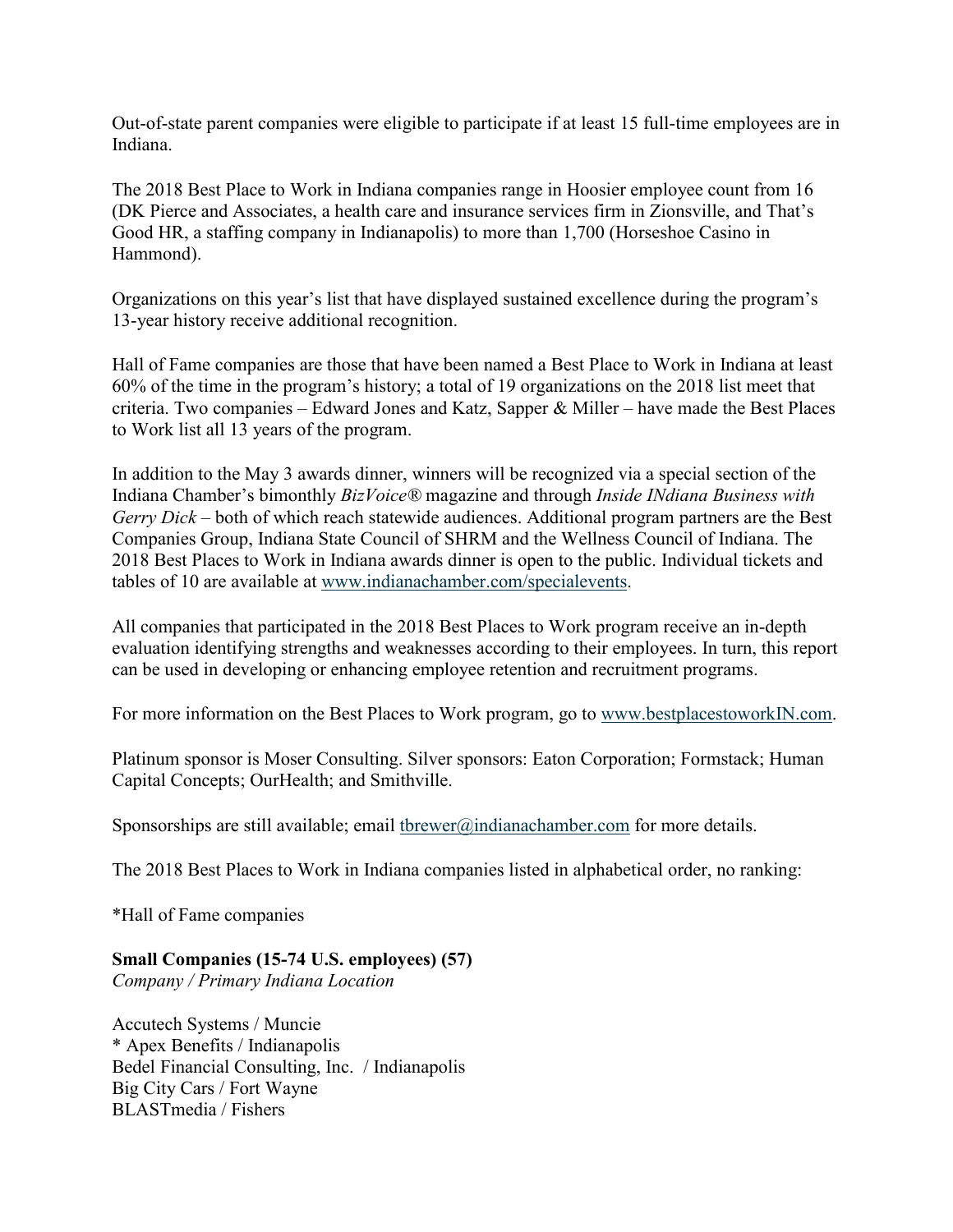Bloomerang / Indianapolis BlueSky Technology Partners / Noblesville Board of Certified Safety Professionals (BCSP) / Indianapolis Brite Systems / Indianapolis CENTURY 21 Scheetz / Multiple locations CleanSlate Technology Group / Carmel ClearObject, Inc. / Fishers Clinical Architecture / Carmel Community First Bank of Indiana / Kokomo \* Cripe / Indianapolis DK Pierce and Associates / Zionsville eimagine / Indianapolis \* FirstPerson / Indianapolis General Insurance Services / Michigan City Goelzer Investment Management, Inc. / Indianapolis Greenlight Guru / Indianapolis Grote Automotive / Fort Wayne Guidon Design / Indianapolis Hamilton County Tourism / Carmel Hanapin Marketing / Bloomington \* Indesign, LLC / Indianapolis Inovateus Solar LLC / South Bend Insurance Management Group / Marion JA Benefits, LLC / Bedford Jackson Systems / Indianapolis Lakeside Wealth Management / Chesterton Leaf Software Solutions / Carmel LHD Benefit Advisors / Indianapolis mAccounting, LLC / Indianapolis Magnum Logistics / Plainfield Merritt Contracting / Lebanon netlogx LLC / Indianapolis Nix Companies / Poseyville OfficeWorks / Indianapolis OrthoPediatrics / Warsaw Peepers by PeeperSpecs / Michigan City Pondurance / Indianapolis Probo Medical / Fishers Public Safety Medical / Indianapolis RESOURCE Commercial Real Estate / Indianapolis RQAW / Indianapolis Sharpen Technologies Inc. / Indianapolis Sigstr / Indianapolis Springbuk / Indianapolis T&W Corporation / Indianapolis That's Good HR / Indianapolis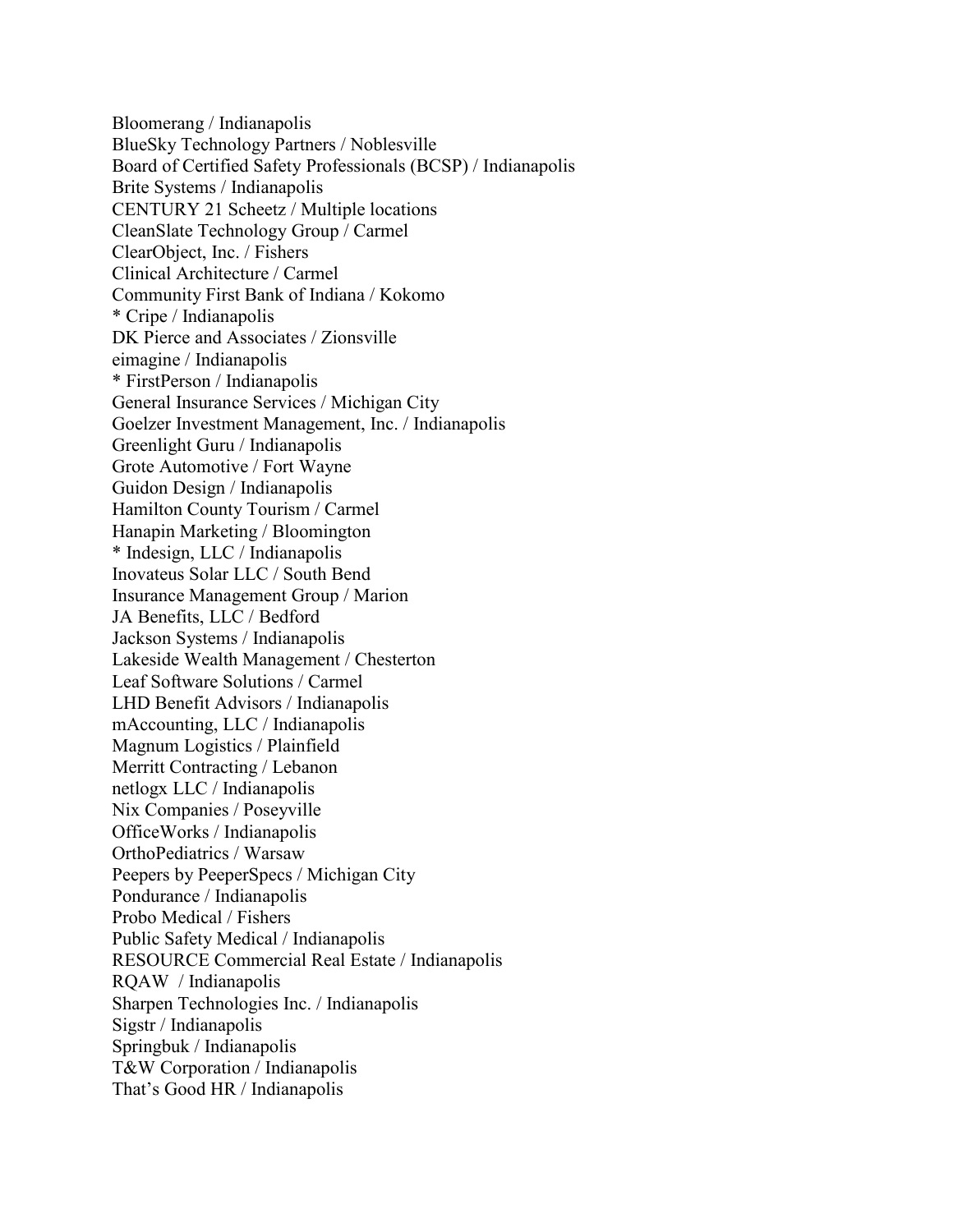The Garrett Companies / Greenwood The Skillman Corporation / Indianapolis University High School of Indiana / Carmel Visit Indy / Indianapolis VOSS Automotive / Fort Wayne Wessler Engineering / Indianapolis

### **Medium Companies (75-249 U.S. employees) (30)**

*Company / Primary Indiana Location*

American College of Education / Indianapolis Blue Horseshoe / Carmel Butler, Fairman & Seufert, Inc. / Indianapolis CREA, LLC / Indianapolis \* E-gineering / Indianapolis \* Elements Financial Federal Credit Union / Indianapolis Emarsys North America / Indianapolis Envelop Group / Indianapolis ESCO Communications / Indianapolis First Internet Bank / Fishers Formstack / Indianapolis Fort Wayne Rescue Mission Ministries, Inc (DBA The Rescue Mission) / Fort Wayne Gregory & Appel Insurance / Indianapolis HWC Engineering, Inc. / Indianapolis IDSolutions / Noblesville J.C. Hart Company, Inc. / Carmel Lessonly / Indianapolis Merchants Bank of Indiana and PR Mortgage & Investments / Carmel Midwest Mole / Greenfield Morales Group, Inc. / Indianapolis Moser Consulting / Indianapolis Oak Street Funding LLC / Indianapolis Parkview Wabash Hospital / Wabash Peoples Bank SB / Munster \* Schmidt Associates, Inc. / Indianapolis \* Software Engineering Professionals (SEP) / Carmel United Consulting Engineers / Indianapolis United Way of Central Indiana / Indianapolis Visiting Nurse and Hospice of the Wabash Valley / Terre Haute Weddle Bros. Construction Co., Inc. / Bloomington

#### **Large Companies (250-999 U.S. employees) (25)**

*Company / Primary Indiana Location*

Aluminum Trailer Company / Nappanee American Structurepoint, Inc. / Indianapolis